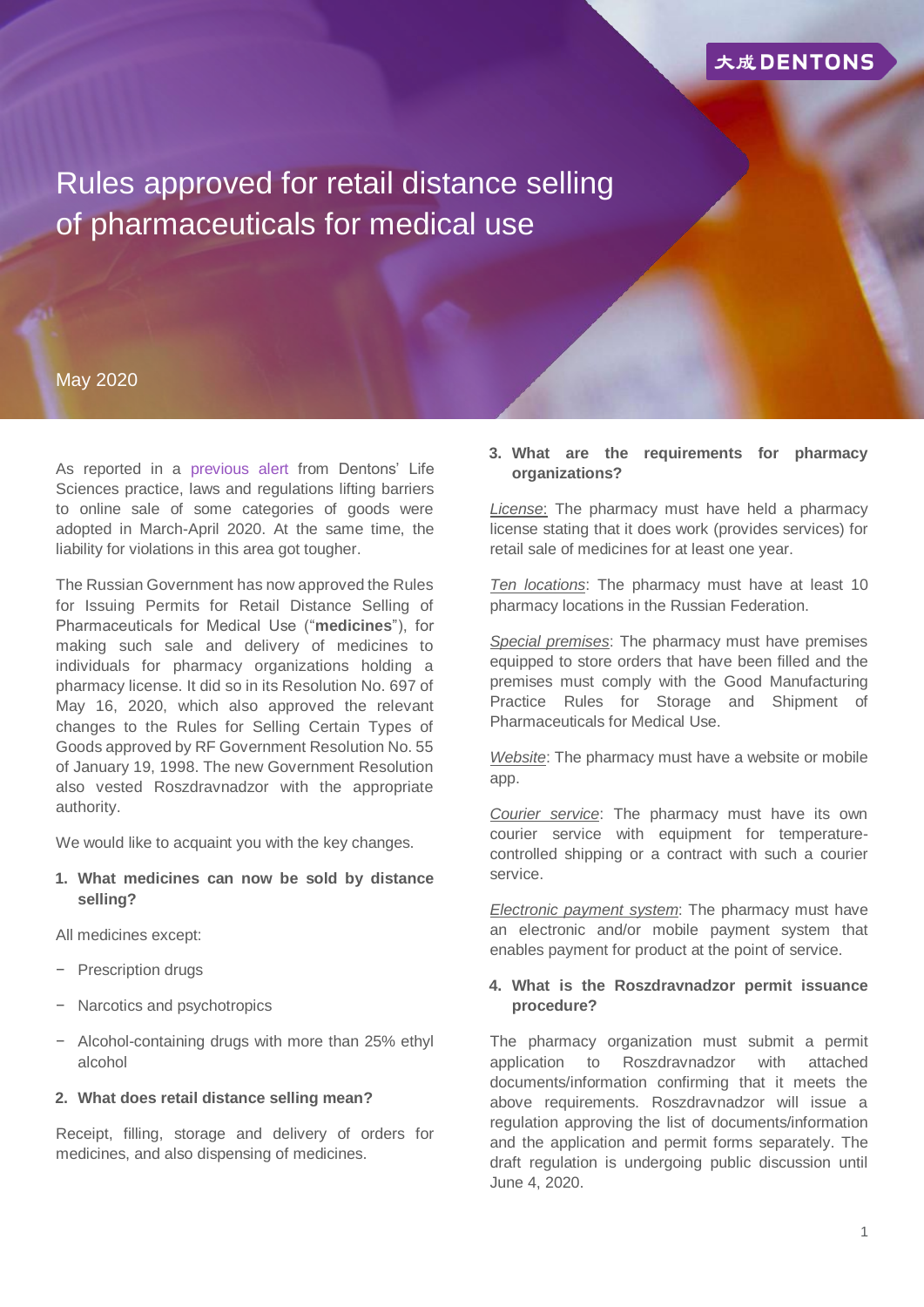A permit will be issued within five business days and can be applied for online. Information about an issued permit will be entered in a register of pharmacy organizations approved to do distance selling published on the regulator's website.

# **5. What is the correct way to distance sell and deliver medicines?**

## *Information on the website/in the mobile app*

The information must contain:

- − The legal entity's name in Russian, its details and hours of operation
- − Information about the pharmacy license and retail distance selling permit for medicines
- − Information about the medicine ordering service, helpdesk (phone number, email address) and the employee responsible for publishing information about medicines
- − Detailed information about medicines that are in stock
- − Information about the conditions for retail distance sale, delivery and payment for medicines, of promotions and discounts on the medicines being sold
- − Information about the laws and regulations covering possible return of poor-quality medicines
- − Information about competent federal executive authorities overseeing the retail distance sale of medicines (including name, telephone number and email address)
- − The customer's obligations

## *Ordering*

Medicines can be ordered by contacting the pharmacy directly through the website/mobile app or by calling the pharmacy's ordering service.

The pharmacy employees must:

- − Inform the customer of the indications for using the medicine, the retail price of the medicine, the sell by date, purchasing terms, storage precautions and interaction with other medicines
- − Make the agreement for retail sale and delivery with the customer, as appropriate
- − Discuss with the customer whether it is necessary to provide documents confirming the quality of the

medicines when they are delivered to a place where the pharmacy is not located

The medicines are dispensed according to the rules approved by the Ministry of Healthcare of Russia for dispensing of pharmaceuticals for medical use, including immunobiologicals, by pharmacies and individual entrepreneurs holding a pharmacy license.

## *Packaging*

The order must be packaged in sealed packaging. Orders containing medicines with different storage and/or delivery conditions must be packaged in multiple sealed shipping packages.

The order must have a list of contents stating the order number, date and time picked, and the list must be signed by an authorized pharmacy employee.

### *Payment*

The customer can choose whether to pay for the medicines and delivery services in cash or by cashless payment in advance or upon receipt of the order.

### *Delivery*

The order is delivered to the customer or to any person who is able to confirm payment for the order, at the customer's place of residence, stay or physical location.

# *Checking the order*

After receiving the order, the customer must check that the packaging is intact, open it and check the contents against the list. If temperature-sensitive medicines are being delivered, the customer may ask the employee making the delivery to confirm that the temperature conditions met the required storage standards. The customer must sign for receipt of the order and confirm that there are no complaints to the pharmacy or delivery service.

## *Right to reject an order*

The customer may reject the delivered medicines before paying for them, but will have to pay for delivery. If a delivered order is of poor quality, the customer may return the order without paying for delivery or the delivered medicines themselves and/or request that the order be filled properly.

#### *Confidentiality*

The pharmacy shall keep the customer's personal data confidential in accordance with applicable law.